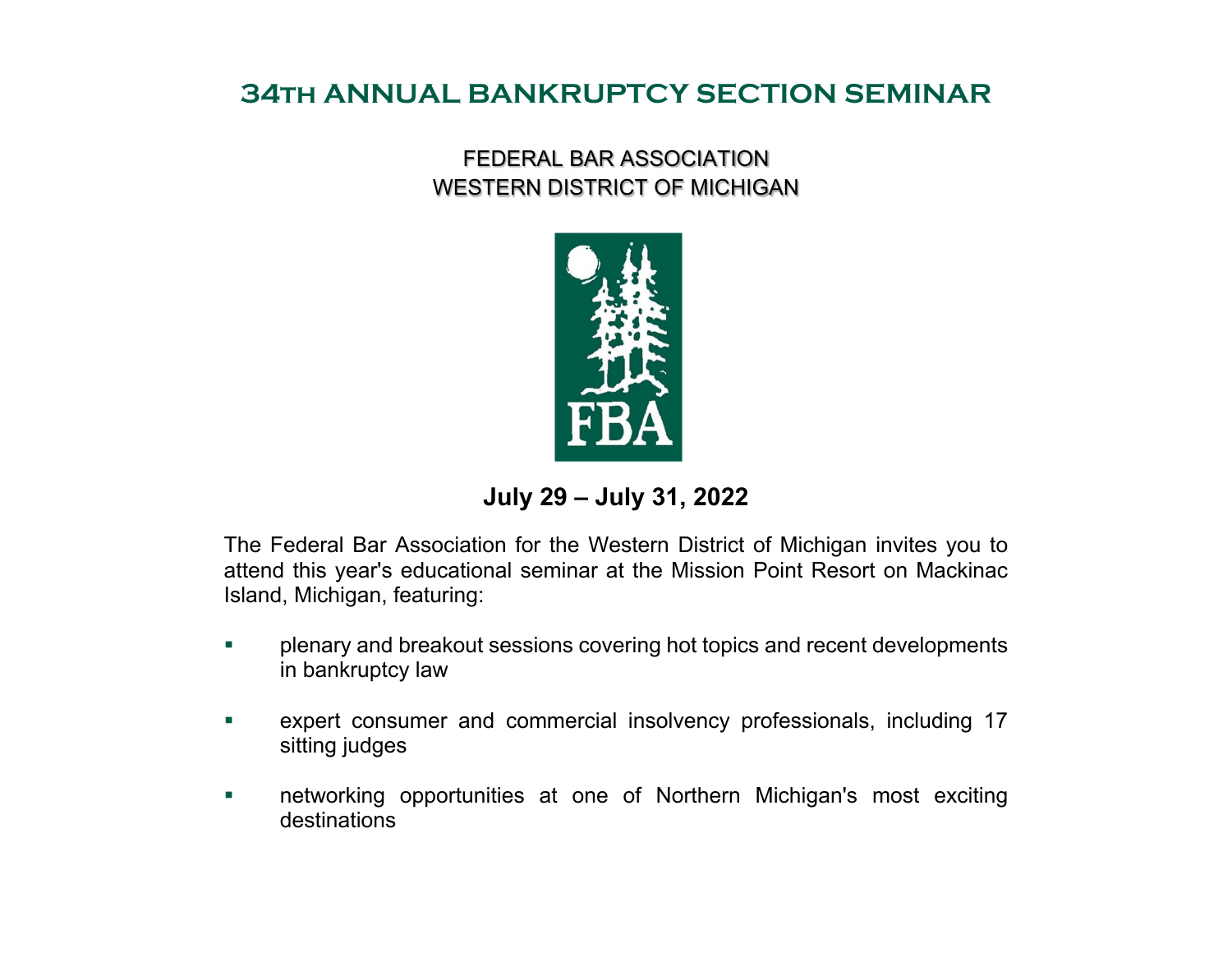# **FRIDAY, JULY 29**

| $8:00$ am $-5:00$ pm | 3rd Trial Advocacy Skills Workshop (ADVANCE REGISTRATION REQUIRED)<br><b>Mission Point Resort</b><br>Mackinac Island, Michigan |                                                                                                          |
|----------------------|--------------------------------------------------------------------------------------------------------------------------------|----------------------------------------------------------------------------------------------------------|
|                      | <b>Faculty:</b>                                                                                                                | Hon. Jane M. Beckering<br><b>U.S. District Court</b><br>Western District of Michigan                     |
|                      |                                                                                                                                | Hon. Hala Y. Jarbou<br>U.S. District Court<br>Western District of Michigan                               |
|                      |                                                                                                                                | Hon. Robert J. Jonker<br><b>U.S. District Court</b><br>Western District of Michigan                      |
|                      |                                                                                                                                | Hon. Sally J. Berens<br><b>U.S. District Court</b><br>Western District of Michigan                       |
|                      |                                                                                                                                | Hon. Phillip J. Green<br><b>U.S. District Court</b><br>Western District of Michigan                      |
|                      |                                                                                                                                | Hon. Maarten Vermaat<br><b>U.S. District Court</b><br>Western District of Michigan                       |
|                      |                                                                                                                                | Hon. Christopher P. Yates<br>Michigan Court of Appeals                                                   |
|                      | <b>Coordinator:</b>                                                                                                            | Michelle M. Wilson<br><b>Clerk of the Court</b><br>U.S. Bankruptcy Court<br>Western District of Michigan |

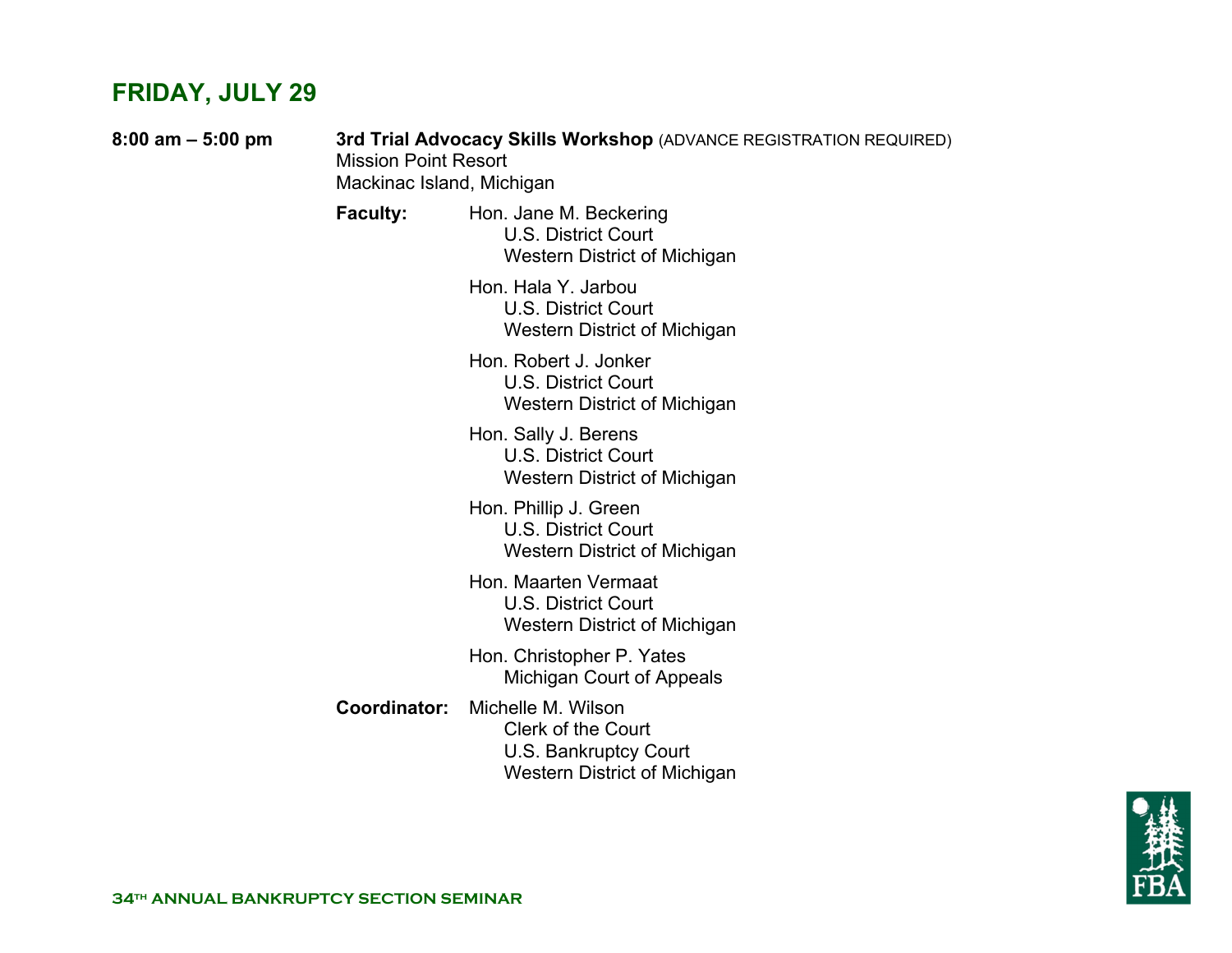# **FRIDAY, JULY 29 (continued)**

| $4:00 - 6:00$ pm  | Registration<br><b>Mission Point Resort</b><br>Mackinac Island, Michigan                                                                                    |
|-------------------|-------------------------------------------------------------------------------------------------------------------------------------------------------------|
| $5:00 - 6:00$ pm  | First Timers Mixer with FBA Steering Committee Members and Judges (INVITATION ONLY)<br><b>Mission Point Resort</b><br>Mackinac Island, Michigan             |
| $6:00 - 10:00$ pm | 8th Annual Dennis Chamberlain Friending Reception (ALL INVITED)<br><b>Mission Point Resort</b><br>Mackinac Island, Michigan<br>Cocktails and Hors d'oeuvres |

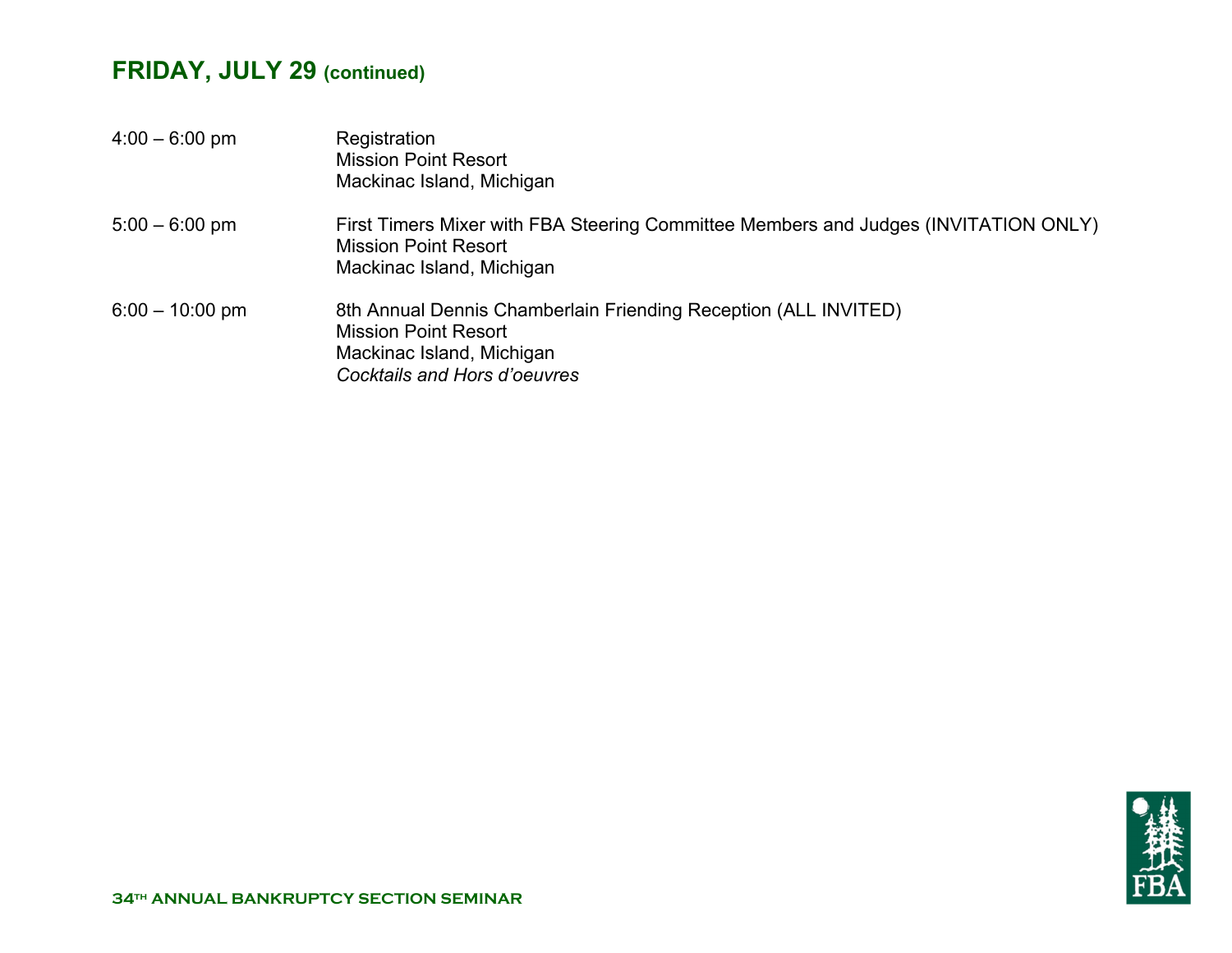## **SATURDAY, JULY 30**

#### **8:00 – 9:00 am BREAKFAST WITH THE JUDGES**

 **Description:** Moderator Jon Moothart, with the benefit of some devious fact patterns created by the law clerks to the bankruptcy judges, will pose thorny practical questions for each table to ponder. The emphasis will be on difficult ethical issues that all bankruptcy lawyers will encounter. Enjoy breakfast in a small group setting with one of our guest judges at your table.

**United States District Court Judges:** Chief Judge Robert J. Jonker, Judge Hala Y. Jarbou and Judge Jane M. Beckering

**United States Magistrate Judges:** Judge Phillip J. Green, Judge Sally J. Berens and Judge Maarten Vermaat

**United States Bankruptcy Court Judges:** Chief Judge Scott W. Dales, Judge James W. Boyd, Judge John T. Gregg, Chief Judge Daniel S. Opperman, Judge Maria L. Oxholm, Judge Lisa S. Gretchko, Judge Mark A. Randon, Chief Judge Gregory Schaaf, Chief Judge Mary Ann Whipple and Judge Jeffrey P. Norman

**Michigan Court of Appeals:** Judge Christopher P. Yates

 **Moderator:** Jonathan R. Moothart, Moothart & Sarafa PLC

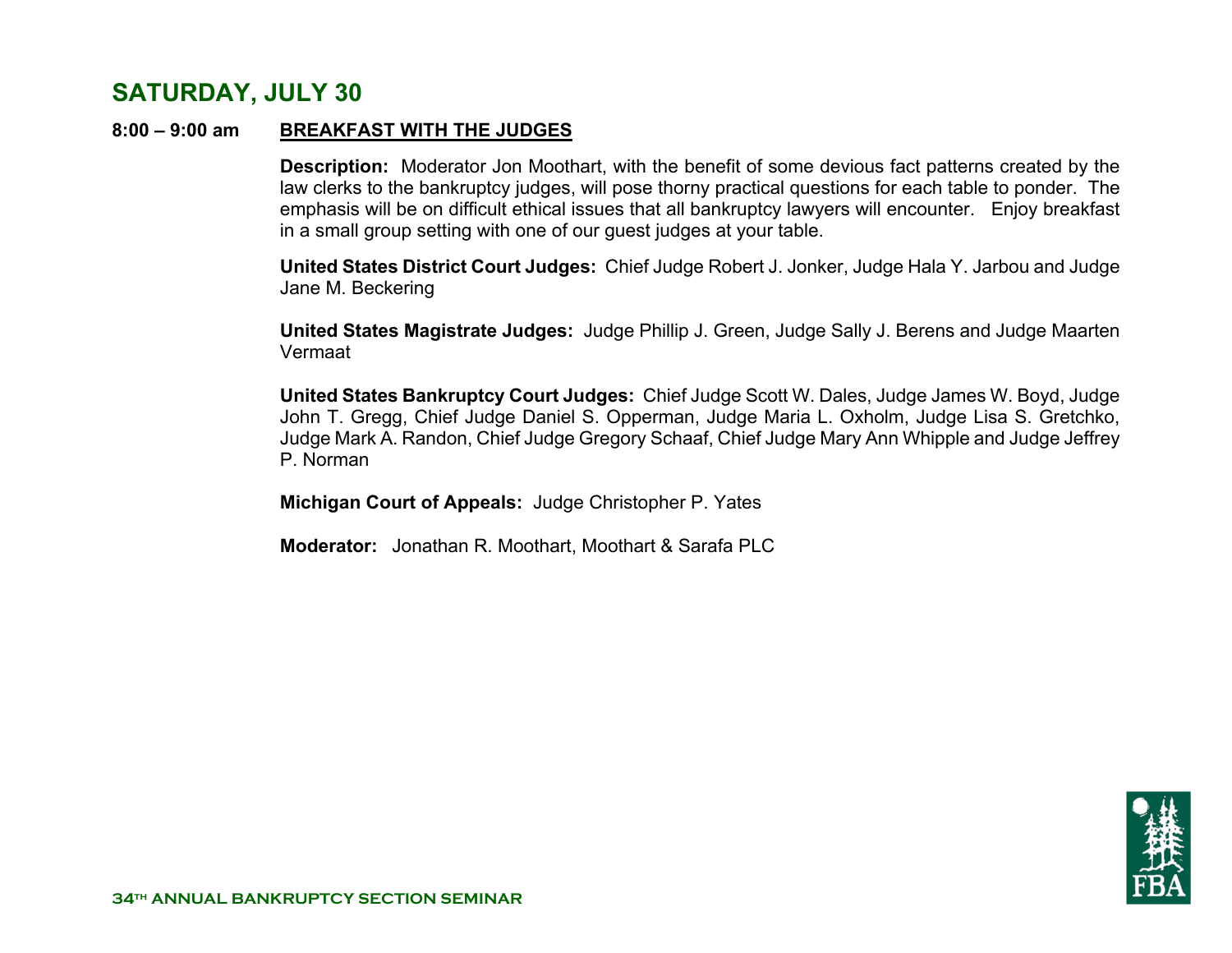#### **9:05 – 10:05 amBREAKOUT SESSIONS**

#### **Session A**: *The Non-Filing Spouse Dilemma in Consumer Cases*

 **Description:** This consumer panel will examine the non-filing spouse dilemma. What if the NFS isn't a happy camper and doesn't cooperate? How are the NFS's income and expenses accounted for in Chapter 13? How about the NFS's share of the income tax refunds in a Chapter 7 case, or the impact of tenancy by the entirety ownership on the Debtor's case in both Chapter 7 and 13?

 **Presenters**: Elizabeth T. Clark

Office of Brett N. Rodgers, Chapter 13 Trustee

 Michelle Marrs Marrs & Terry, PLLC

 Aaron J. Kenyon Dietrich & Kenyon, PLLC

 Hon. Jeffrey P. Norman (Moderator) U.S. Bankruptcy Court Southern District of Texas

## **Session B**: *If You Were the Judge, What Would You Do?* [Consumer]

(All are welcome; however, this hour is focused on issues of interest to *consumer* practitioners. The Sunday 8:00 am panel will focus on issues of interest to commercial practitioners.)

**Description:** Once again, our popular, highly experienced presenters will discuss hypothetical consumer situations and ask, "if you were the judge, what would you do?"

 **Presenters**: David A. Lerner Plunkett Cooney, P.C.

> Steven L. Rayman CBH Attorneys & Counselors

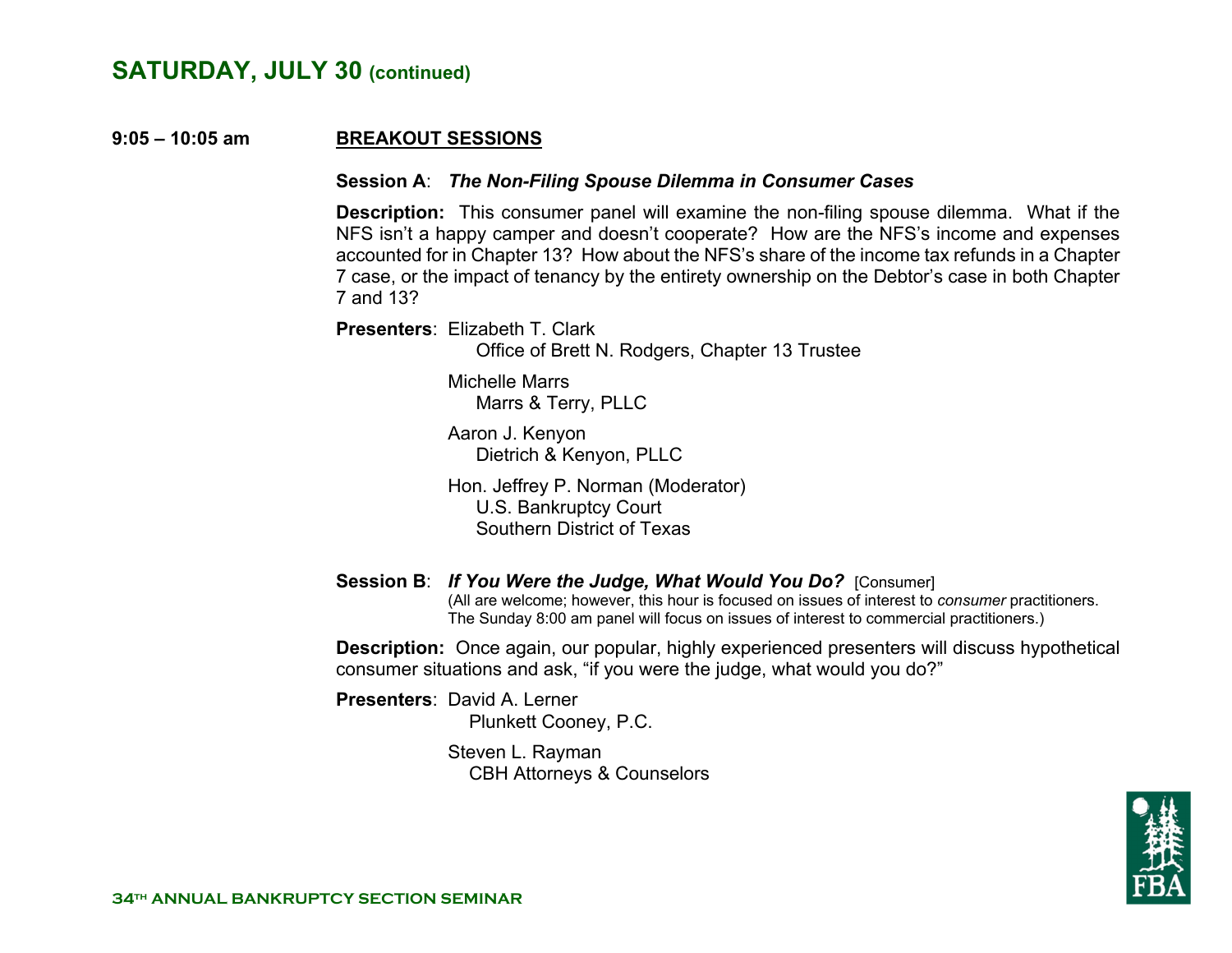#### **Session C**: *Dancing with Wolves: The Chase Into Chapter 11!*

**Description:** How do you handle difficult commercial litigation that ends up in Chapter 11? The litigators (often both sides) may have poisoned the well. Does the automatic stay apply to claims against non-debtors, who remain as state court defendants? Is state court discovery stayed by the bankruptcy? Should a creditor immediately file a motion for relief from the automatic stay? Does abstention come into play? What role does mediation play? And how does the debtor afford all of this litigation? These and other thorny issues will be addressed by this panel of seasoned bankruptcy practitioners.

**Presenters**: Ann Marie Uetz

Foley & Lardner LLP

 Brendan G. Best Varnum LLP

 Andrew J. Gerdes Capital Bankruptcy

Hon. Daniel S. Opperman (Moderator) U.S. Bankruptcy Court Eastern District of Michigan

**10:05 – 10:25 am Coffee Break** 

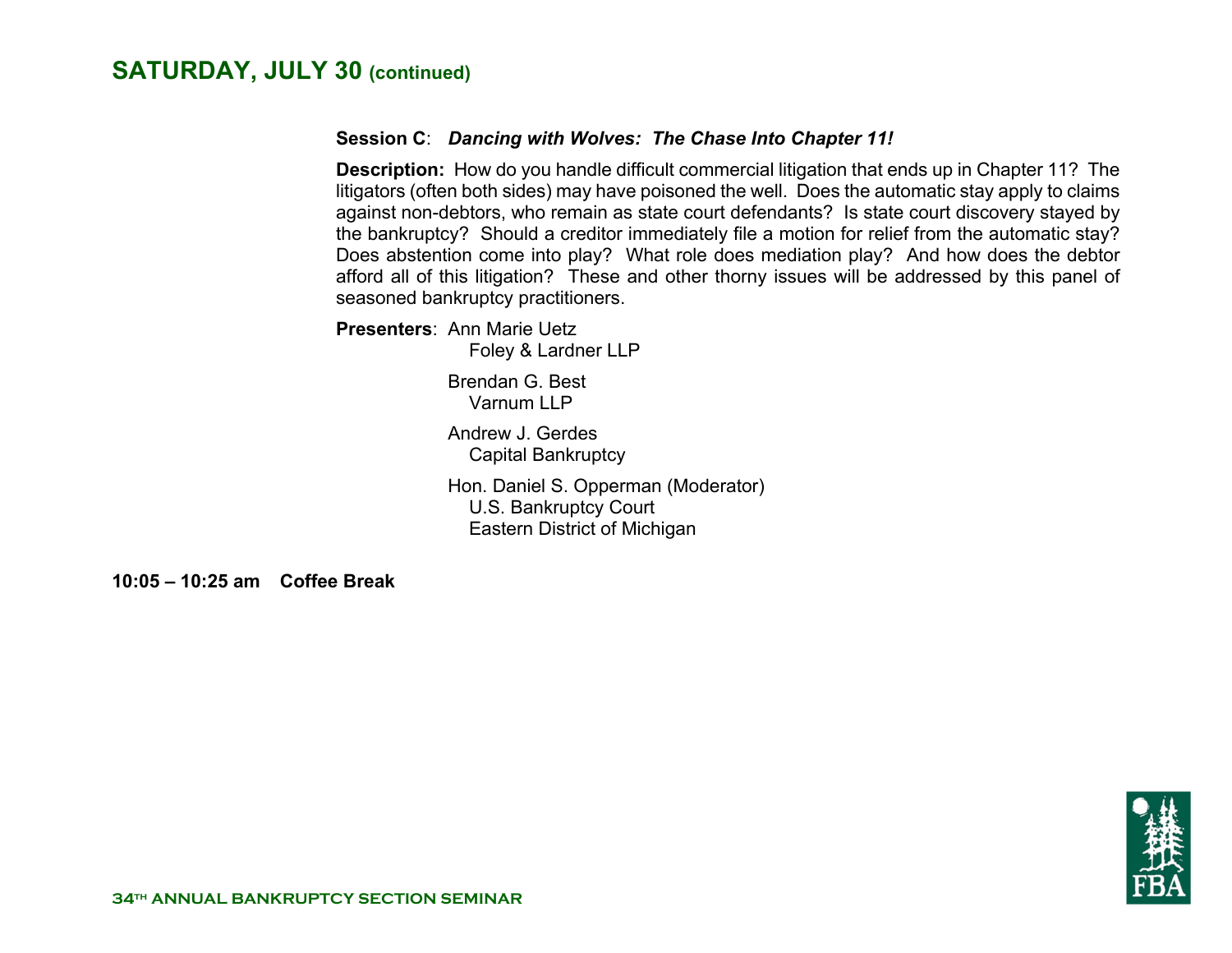#### **10:25 – 11:25 amBREAKOUT SESSIONS**

#### **Session D**: *Unusual, Alternative, and Just Weird Assets: The Debtor Owns Them, So What Do We Do With Them?*

**Description:** You've read about Blockchain, Crypto, Coinbase, Bitcoin, NFTs (non-fungible tokens), and odd collectibles. What are they? How do you account for them on the schedules? How do you value assets like this? Can a trustee administer them? This expert panel will tell you how to locate, control and, if necessary, dispose of these assets.

**Presenters**: Ryan F. Beach

Law Office of Ryan F. Beach, PLLC

 Michael P. Hanrahan CBH Attorneys & Counselors

 Ian Northon Rhoades McKee, P.C.

 Hon. James W. Boyd (Moderator) U.S. Bankruptcy Court Western District of Michigan

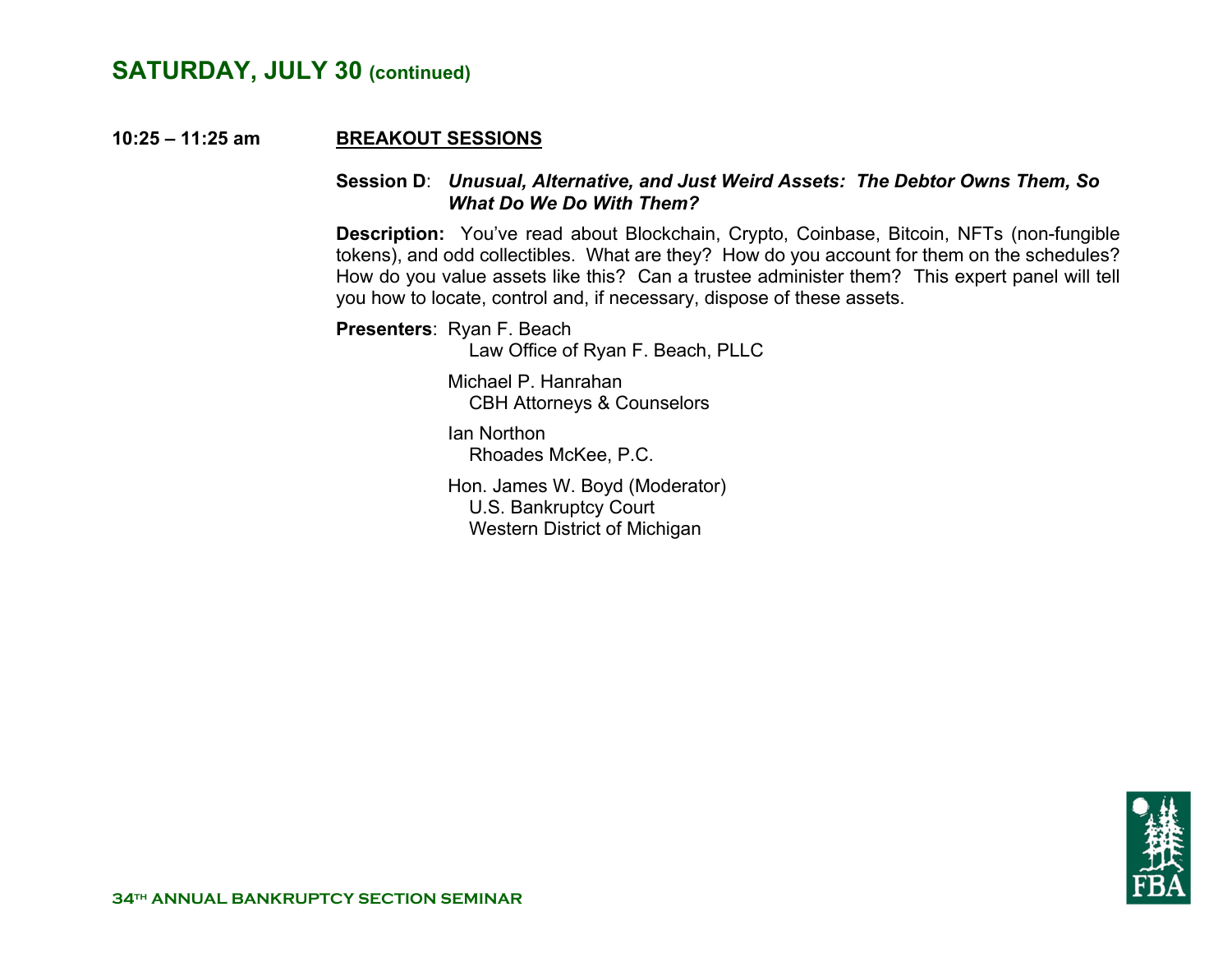#### **Session E**: *East Loves West? East Meets West? East Versus West?*

**Description:** Over the years, the old stereotypes of big-city sharks versus country hicks have gone by the wayside; in fact, attorneys regularly practice in both districts, and educational efforts typically involve both districts. But some differences—certainly respectful—still exist. This panel will note the similarities, and contrast the differences, between the two districts in both consumer and commercial contexts.

**Presenters**: April Hulst

CBH Attorneys & Counselors

 Susan M. Cook Warner Norcross + Judd LLP

 Susan Jill Rice Alward Fisher

 Hon. John T. Gregg (Moderator) U.S. Bankruptcy Court Western District of Michigan

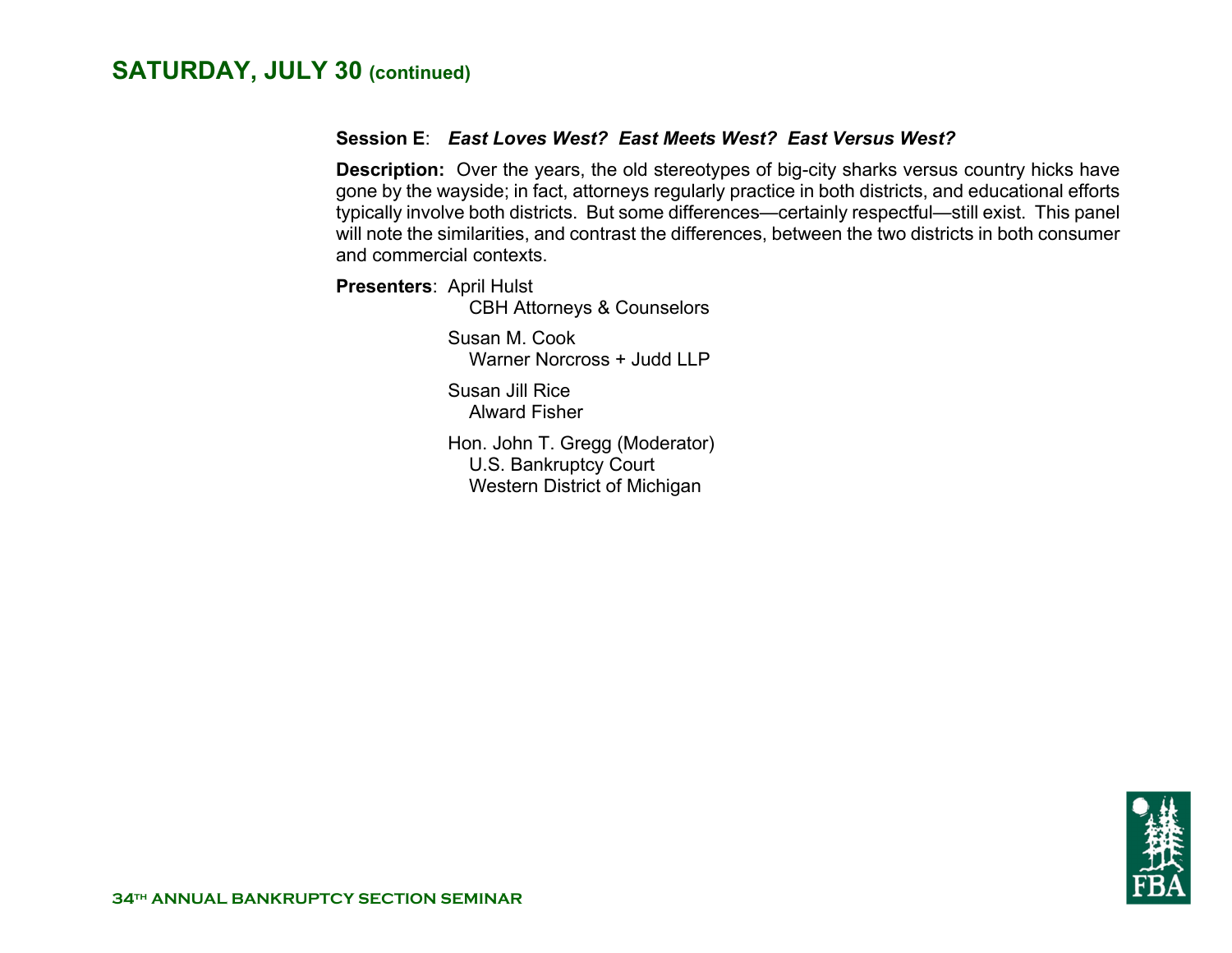#### **Session F**: *Formulating a Confirmable Chapter 11 Plan in a Not-So-Ideal World*

**Description:** Chapter 11 plans are often consensual as the byproduct of significant negotiation among the various stakeholders. . . in an ideal world. But what happens when the world is less than ideal? This high-level discussion regarding confirmation issues in Chapter 11 will focus on, among other things, creditor impairment, the solicitation of votes and the sale of claims, the gerrymandering of classes, and the designation of votes for cause.

**Presenters**: Elisabeth M. Von EitzenWarner Norcross + Judd LLP

> A. Todd Almassian Keller & Almassian, PLC

 Marc M. Bakst Bodman, PLC

 Hon. Mark A. Randon (Moderator) U.S. Bankruptcy Court Eastern District of Michigan

#### **11:30 am – 12:30 pm PLENARY SESSION:** *The Economy and Bankruptcy Filings: Where We've Been and What Comes Next?*

**Presenter**: Dr. William T. Rule, II, Ph.D., Senior Economist Administrative Office of the United States Courts

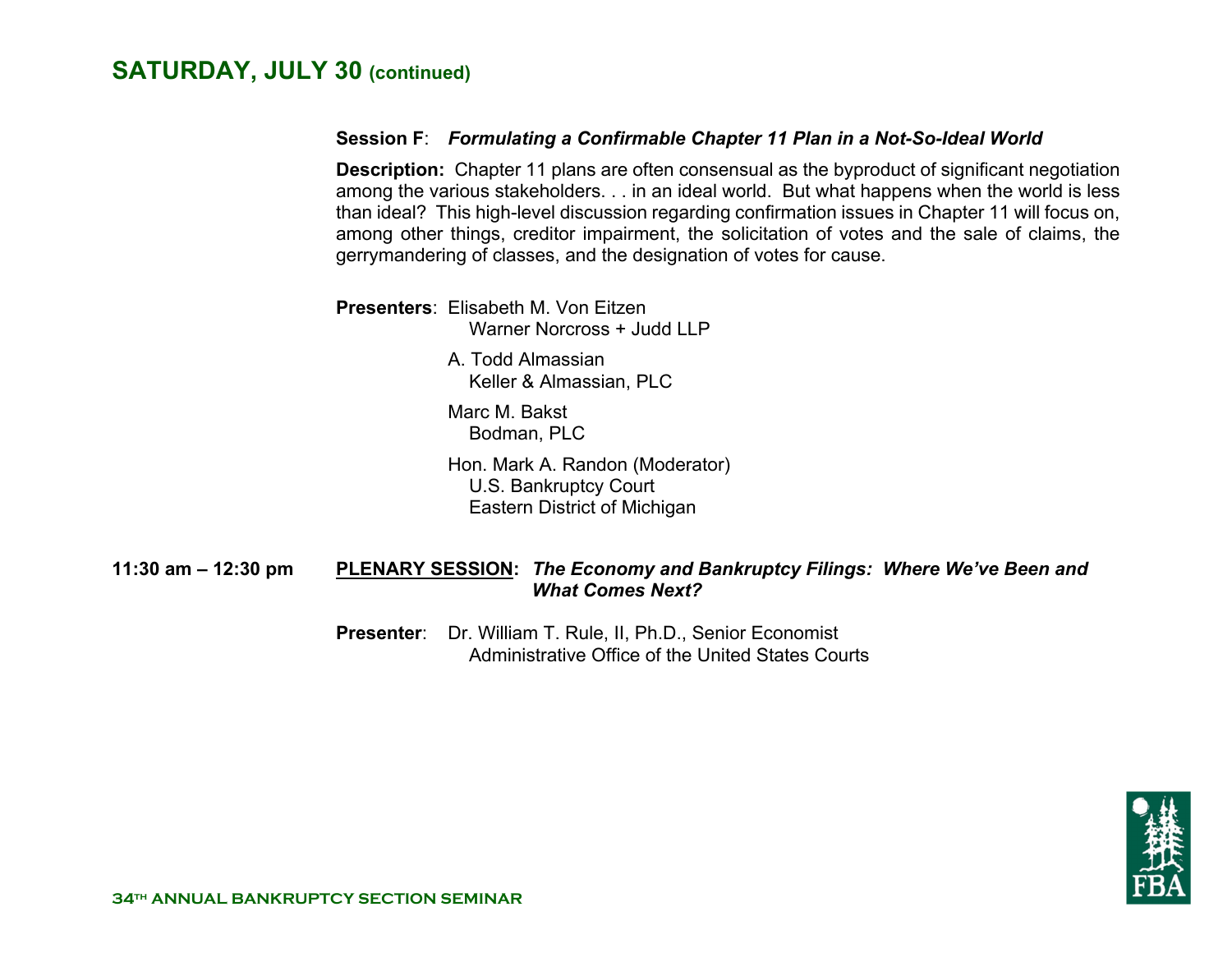**4:30 – 6:00 pm Speaker & Sponsor Reception** (INVITATION ONLY) Mission Point Resort Mackinac Island, Michigan **6:00 pm Dinner** (Additional Cost, Advanced Registration Required) Mission Point Resort Mackinac Island, Michigan

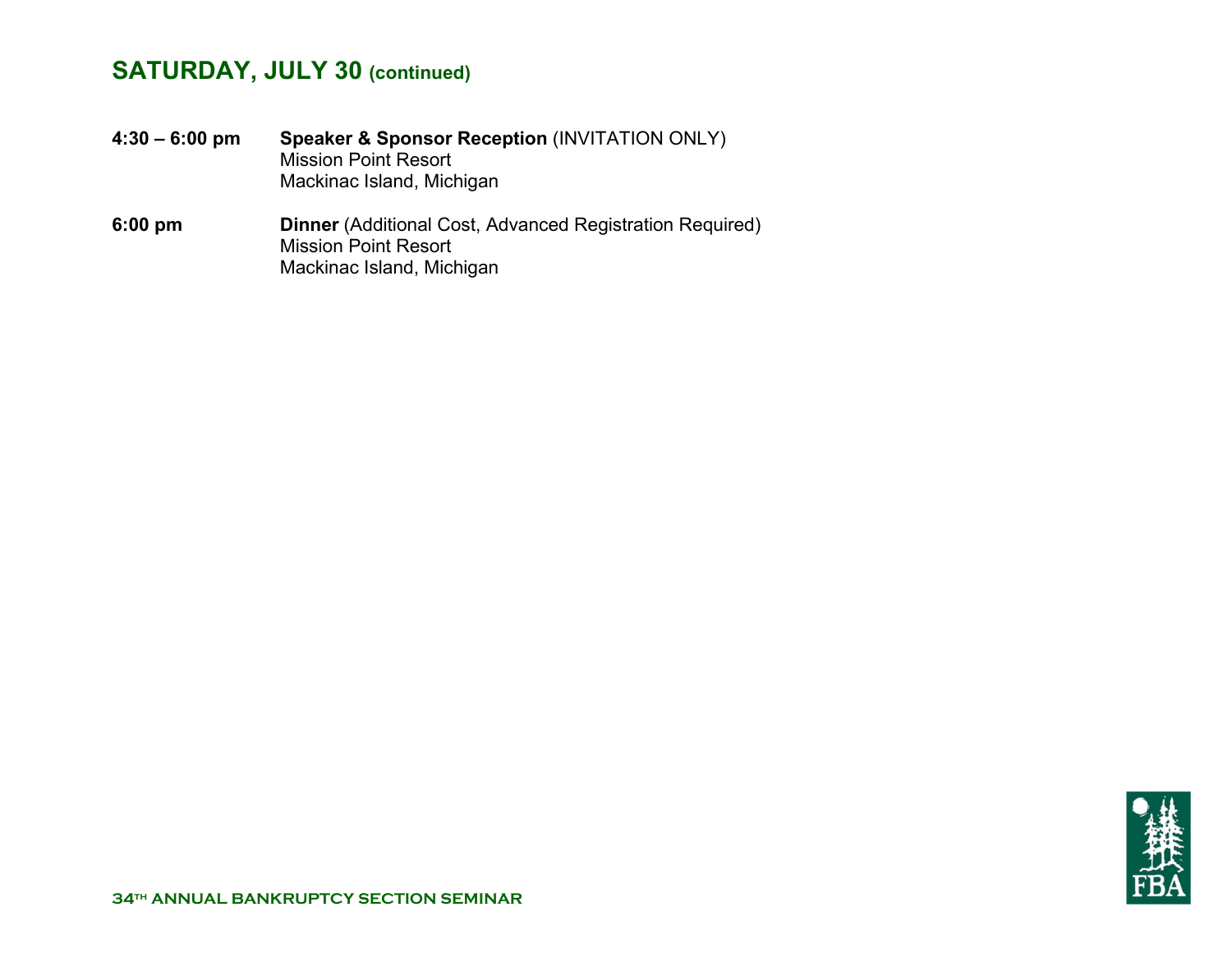## **SUNDAY, JULY 31**

**8:00 – 9:00 am Session G:** *Alternatives to Bankruptcy*

**Description:** This panel will discuss the current state of alternatives to bankruptcy in Michigan, such as receiverships, assignments for the benefit of creditors, out-of-court workouts, and UCC Article 9 sales and foreclosures. How do these work and what is their impact on a company's directors and officers?

**Presenters**: Patricia J. Scott Foster, Swift, Collins & Smith, P.C.

> Kelli L. Baker Plunkett Cooney, P.C.

 Charles D. Bullock Stevenson & Bullock, P.L.C.

 Hon. Christopher P. Yates (Moderator) Michigan Court of Appeals

 **Session H**: *If You Were the Judge, What Would You Do?* [Commercial] (All are welcome; however, this hour is focused on issues of interest to *commercial* practitioners. The Saturday 9:05 am panel will focus on issues of interest to consumer practitioners.)

**Description:** Once again, our popular, highly experienced presenters will discuss hypothetical commercial situations and ask, "if you were the judge, what would you do?"

 **Presenters**: David A. Lerner

Plunkett Cooney, P.C.

 Steven L. Rayman CBH Attorneys & Counselors

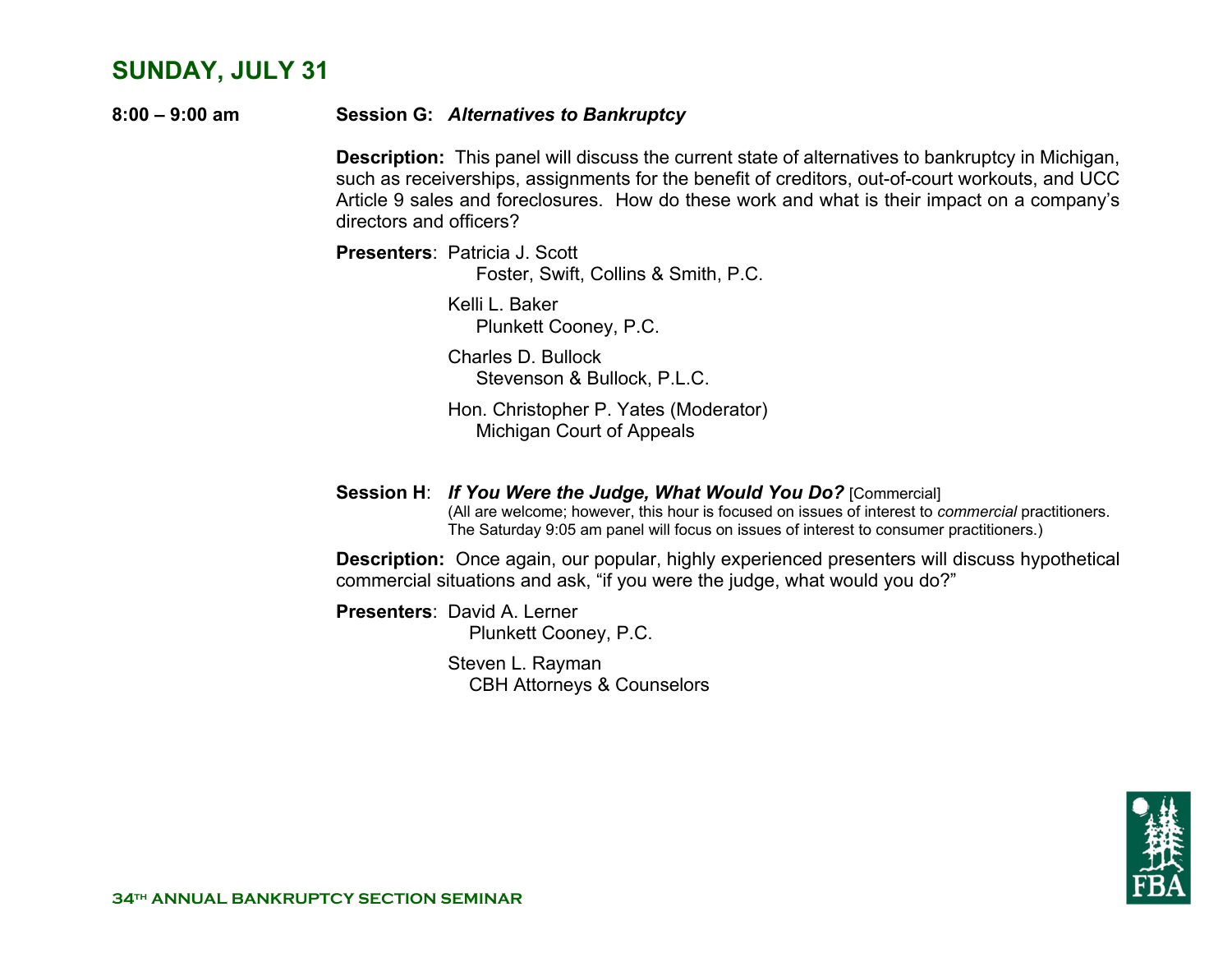#### **Session I**: *Current Mortgage Issues in Chapter 13 and Chapter 7*

**Description**: This panel will discuss Fed. R. Bankr. P. 3002.1 and possible modifications to the rule, damages under the rule, and how to address an aggressive creditor when damages are limited. The panel will also discuss mortgage forbearance agreements, particularly in light of Covid-19, how the pandemic has affected lenders' collection strategies, and what lenders are likely to do in the future. Also, "hot" mortgage avoidance issues in Chapter 7 cases will be reviewed.

**Presenters**: Lisa K. Mullen

Office of David Ruskin, Chapter 13 Trustee

 Crystal Price-Buckley Trott Law, P.C.

 Jeremy B. Shephard USADebt Bankruptcy Attorneys

 Hon. Lisa S. Gretchko (Moderator) U.S. Bankruptcy Court Eastern District of Michigan

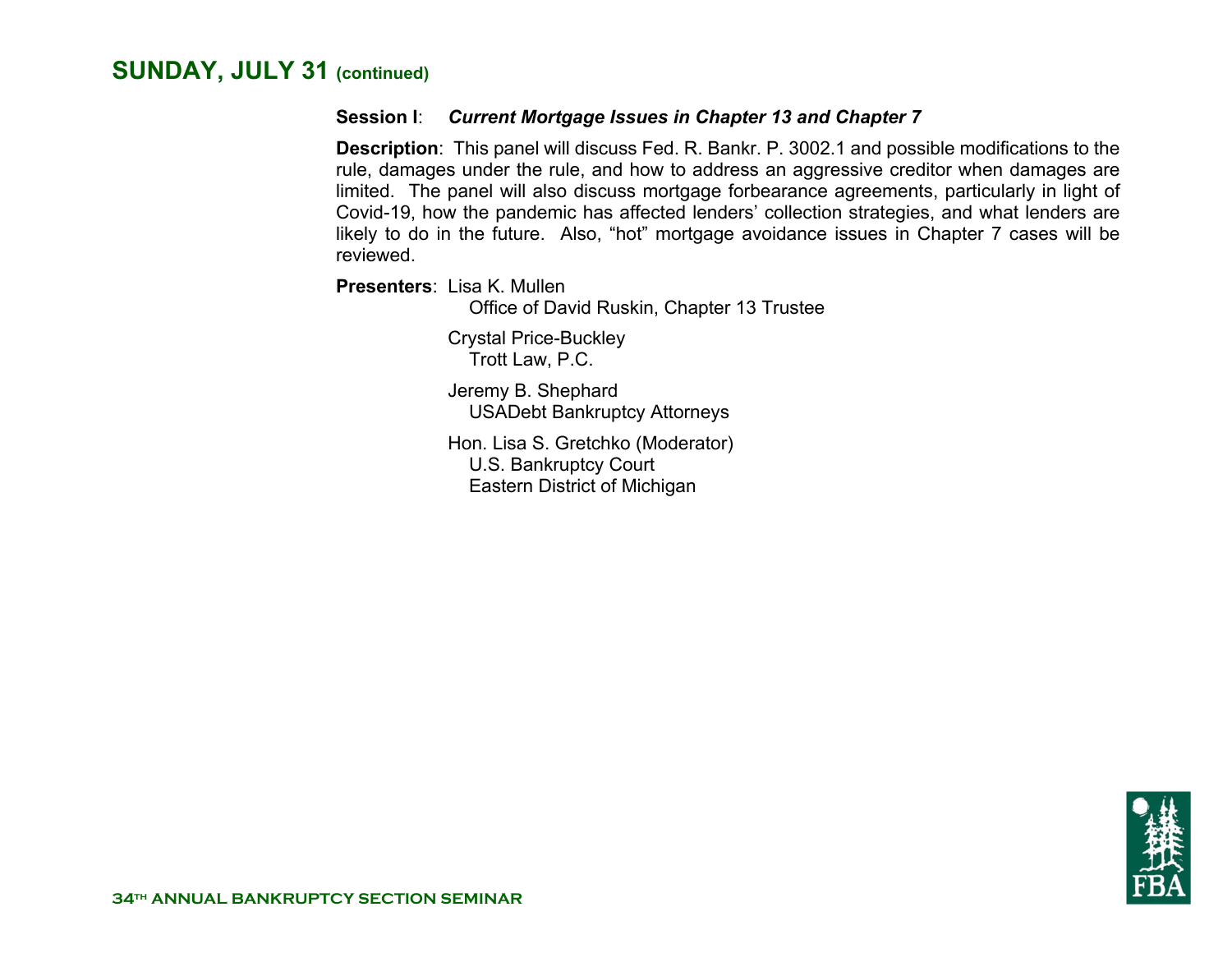#### **9:05 – 10:05 am Session J**: *Split Open and Melt*

 **Description:** After over forty years, the courts continue to disagree on numerous issues, some of which are encountered by practitioners on a daily basis. Our insightful panel of bankruptcy practitioners will highlight certain consumer and commercial issues that remain unsettled in the Sixth Circuit, as well as "hot" national issues.

**Presenters**: Rozanne M. Guinta Warner Norcross + Judd LLP

> Paul R. Hage Jaffe, Raitt, Heuer & Weiss

 Elizabeth K. Lamphier Office of the U.S. Trustee

 Hon. Maria L. Oxholm (Moderator) U.S. Bankruptcy Court Eastern District of Michigan

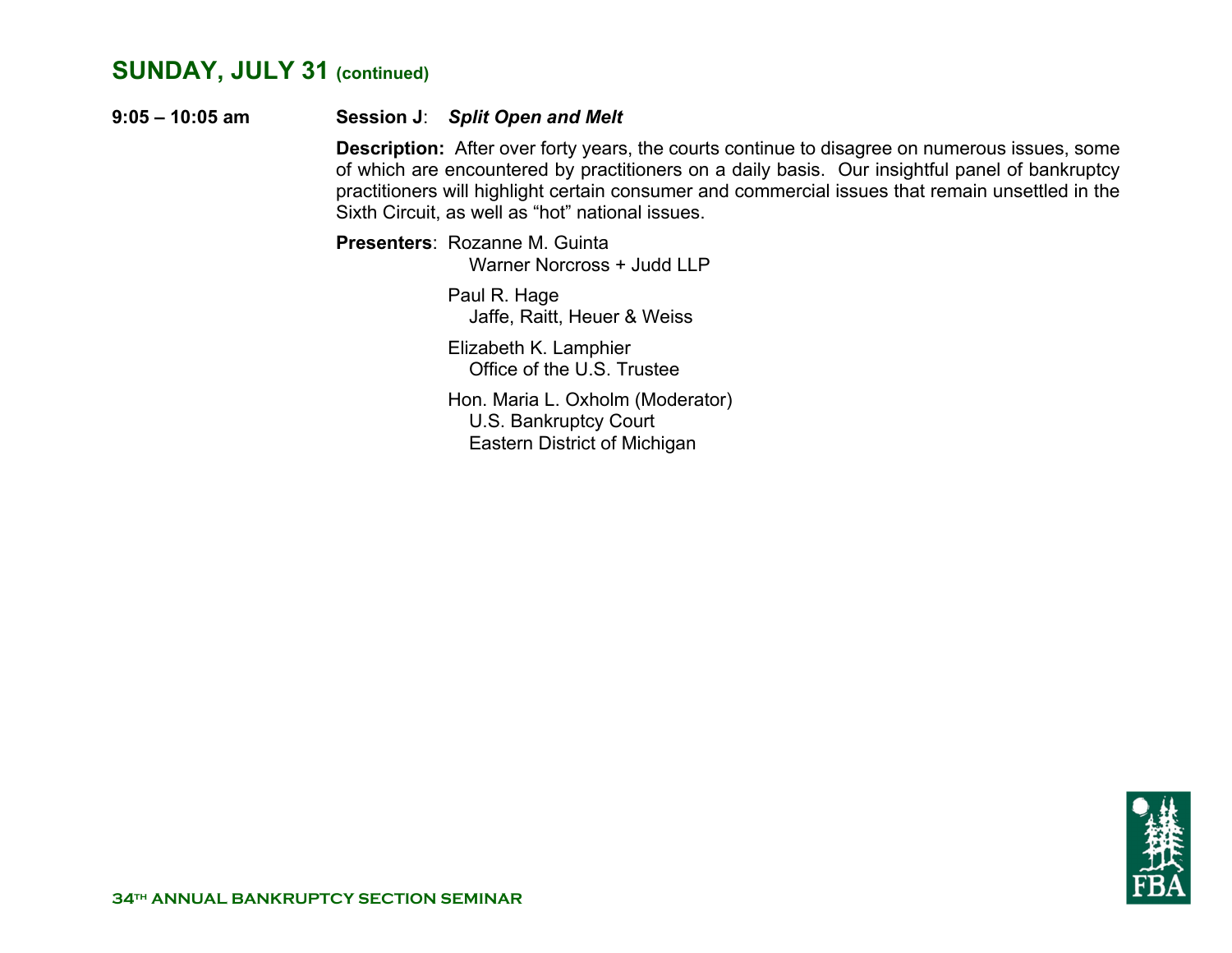#### **Session K**: *Valuation in Chapter 11*

 **Description:** Valuation issues are often perceived to be as bland as the title of this program. While that may at times be true, without understanding basic valuation principles, any bankruptcy practitioner's skillset is lacking. Join this expert panel of bankruptcy professionals and one mathematically-minded judge as they explore the relationship of valuation to numerous facets of daily bankruptcy practice, including plan confirmation issues, disputes regarding secured claims, sale motions, and relief from the automatic stay,

 **Presenters**: Perry G. Pastula

Dunn, Schouten & Snoap, PC

 Marc N. Swanson Miller, Canfield, Paddock and Stone, P.L.C.

 Patrick W. O'Keefe O'Keefe

 Hon. Joel D. Applebaum (Moderator) U.S. Bankruptcy Court Eastern District of Michigan

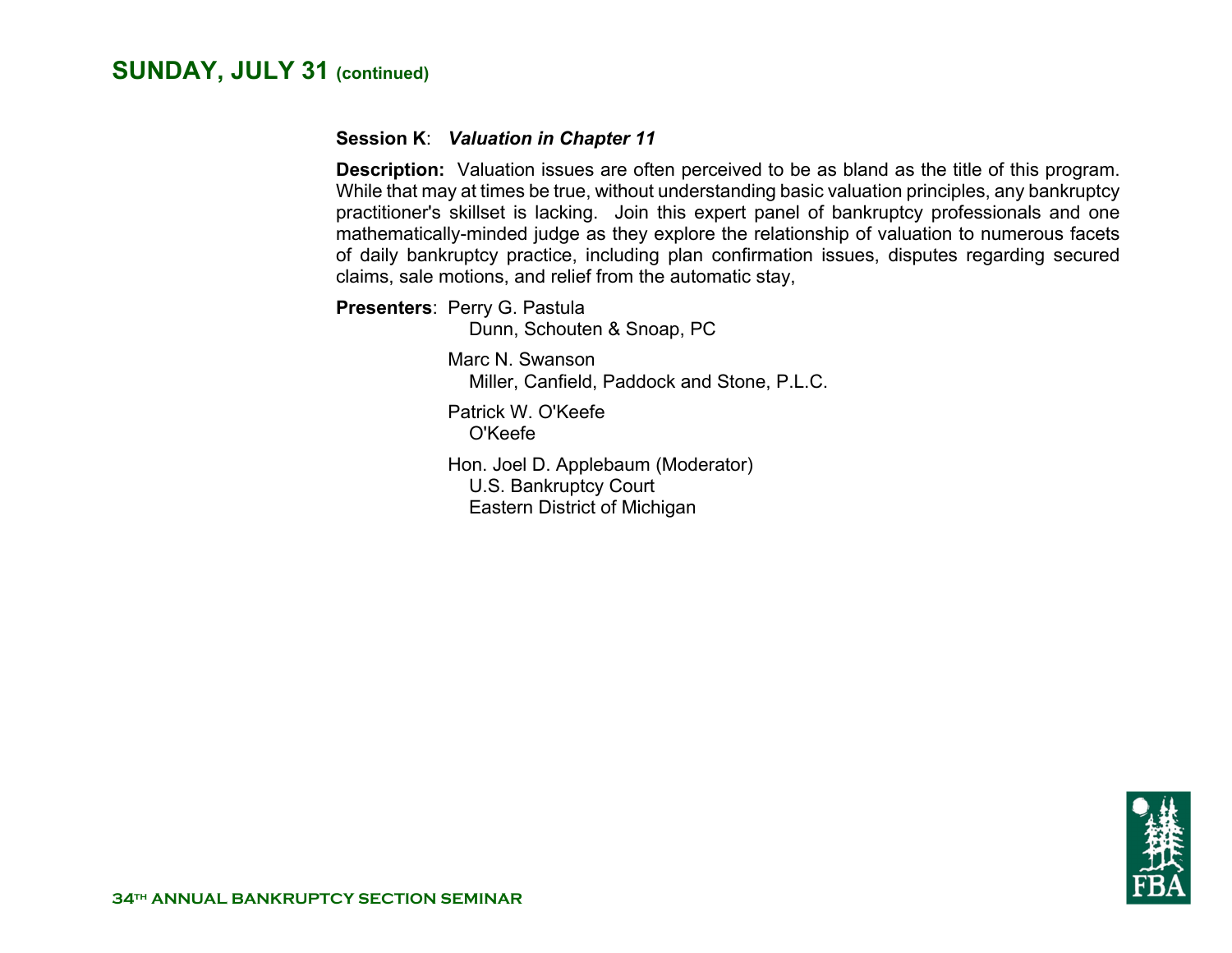#### **Session L**: *I Want to Sell Your Home!!*

 **Description:** This panel will focus on sales in consumer cases particularly in light of the hot real estate market, how Section 363 really works, sales free and clear of liens, sales of co-owned property, appreciation in conversion cases, evicting or otherwise dealing with a recalcitrant debtor, carve-outs, and exemptions.

**Presenters**: Rebecca L. Johnson-EllisUSADebt Bankruptcy Attorneys

> Tracy M. Clark Steinberg, Shapiro & Clark

 Kelly M. Hagan Hagan Law Office, PLC

 Hon. Mary Ann Whipple (Moderator) U.S. Bankruptcy Court Northern District of Ohio

**10:05 – 10:25 am Coffee Break** 

《糊书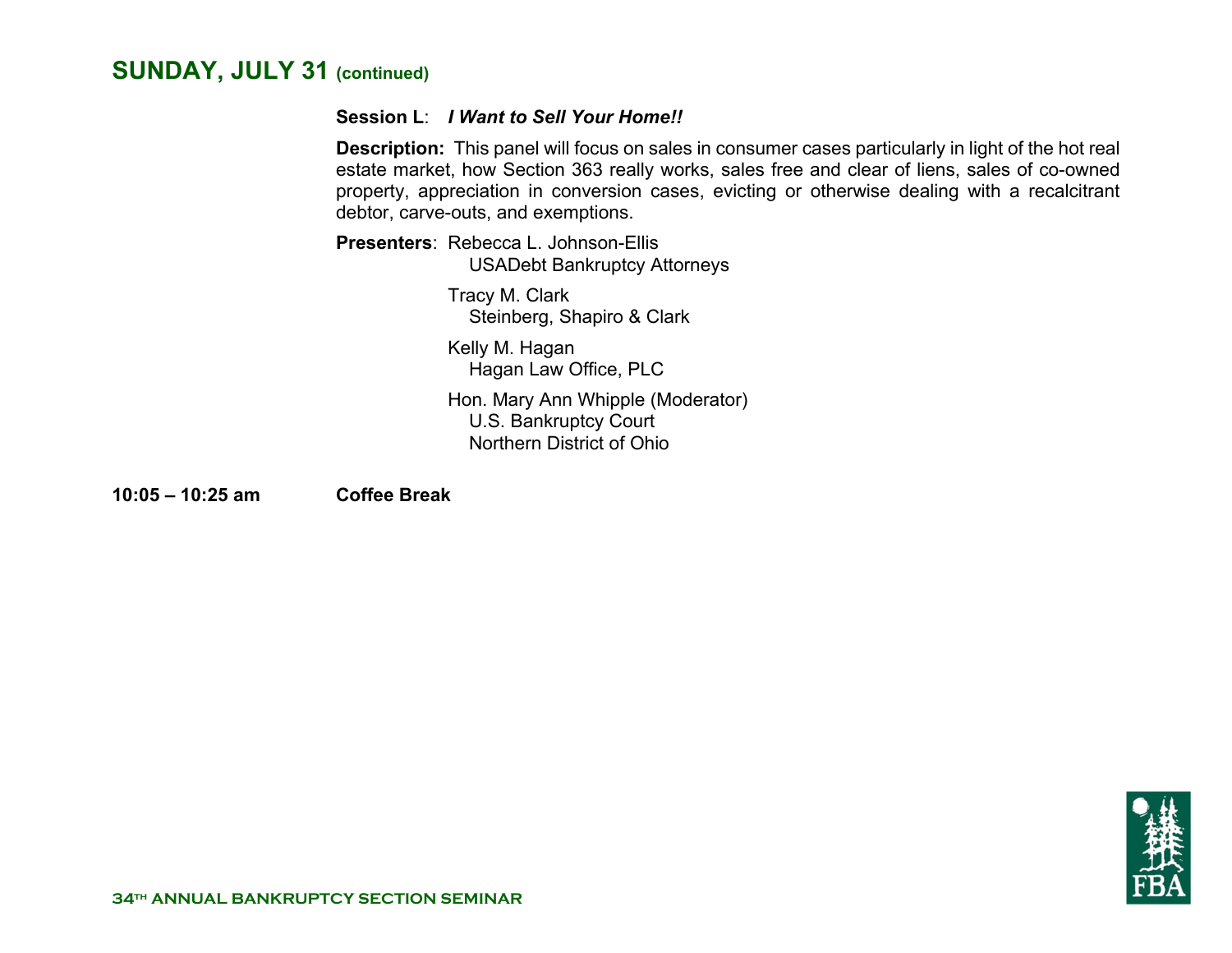**10:25 – 11:25 am Session M:** *Creative Ch. 13 Plan Drafting; How Far Can You Go, and What Can You Do?*  **Description:** Model Chapter 13 Plans allow for nonstandard provisions which are not otherwise included in the Model Plan. How creative can you be without running afoul of the Chapter 13 trustee or the Bankruptcy Code? How far can you think "outside of the box"? Can you address attorney fees in nonstandard provisions? Student loan claims? Other nondischargeable claims? This panel will tell you what you can do, and how to do it. **Presenters**: Courtney K. Roberts Office of Barbara P. Foley, Chapter 13 Trustee Greg J. Ekdahl

Keller & Almassian, P.C.

 Steven M. Bylenga CBH Attorneys & Counselors

 Hon. John T. Gregg (Moderator) U.S. Bankruptcy Court Western District of Michigan

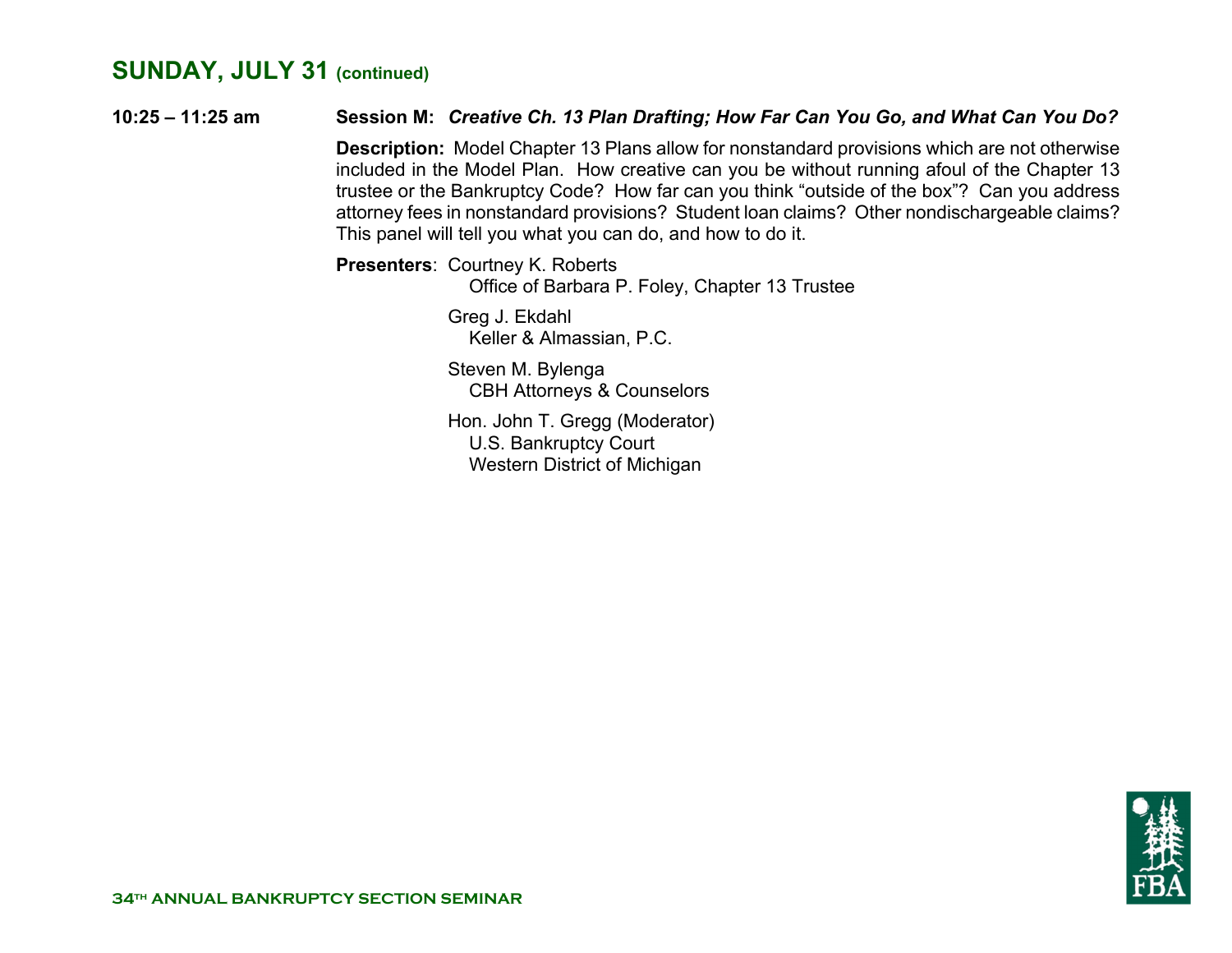#### **Session N:** *SBRA Update*

 **Description:** This panel will review current trends and issues in SBRA cases, such as strategies for confirmation, consensual versus cramdown plans, what happens after confirmation, the involvement of Sub V trustees, how they are being paid, and whether they can employ and pay professionals.

**Presenters**: Ken Lau

Office of the U.S. Trustee

 Scott A. Chernich Foster, Swift, Collins & Smith, PC

 Kimberly R. Clayson Jaffe, Raitt, Heuer & Weiss

 Hon. Gregory Schaaf (Moderator) U.S. Bankruptcy Court Eastern District of Kentucky

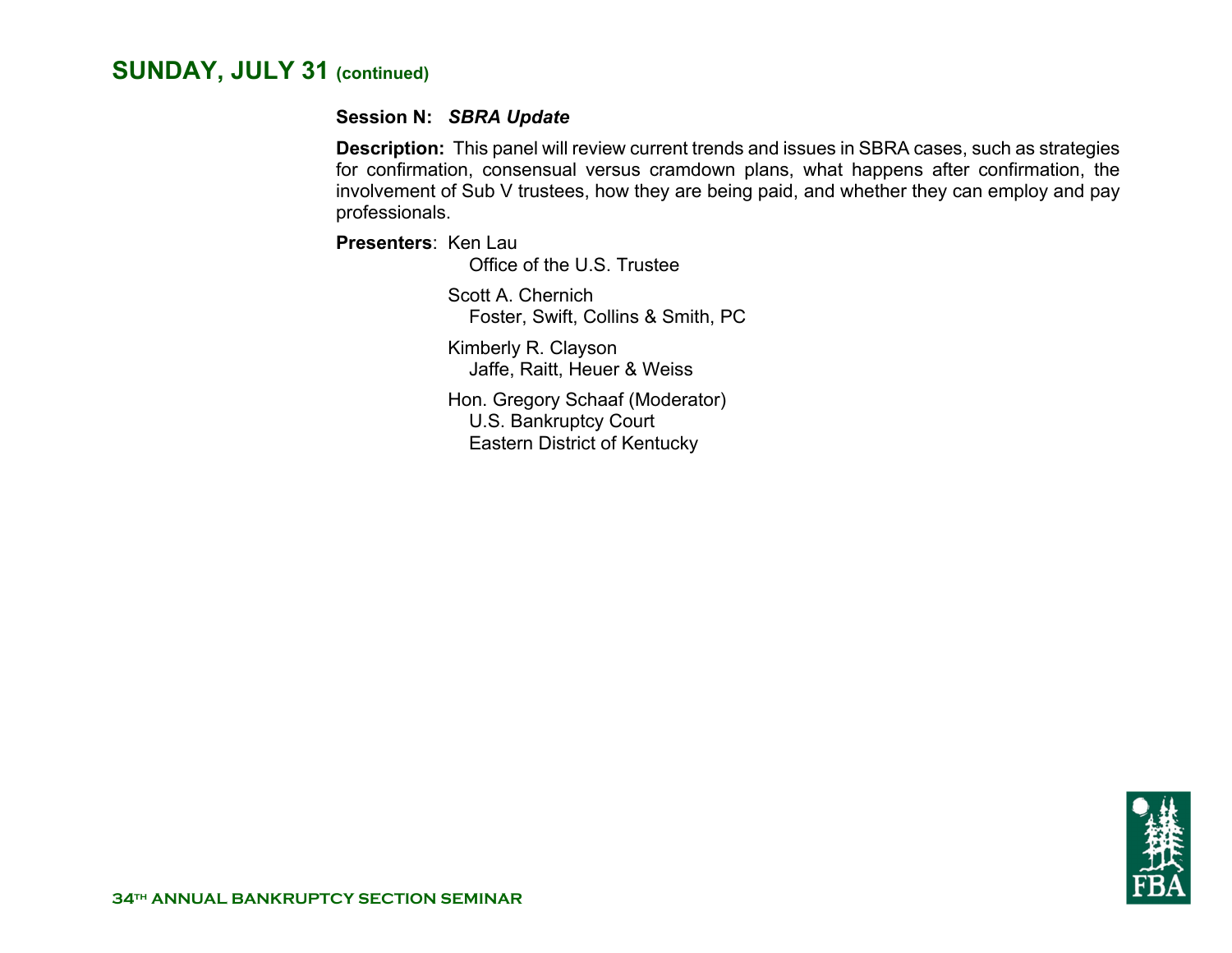#### **Session O:** *Managing E-Discovery in Bankruptcy Cases*

 **Description:** All consumer and commercial bankruptcy lawyers will encounter the discovery of electronically stored information (ESI), which refers to information existing in digital form, such as email systems, text messages, spreadsheets, and data bases. This panel will discuss the complexities and costs of e-discovery, proportionality, how to address e-discovery in typical bankruptcy litigation, and best practices when addressing e-discovery issues.

**Presenters**: Jason W. Bank

Kerr, Russell and Weber, PLC

 Shaun Fitzpatrick Fortz Legal Support, LLC

Madelaine C. Lane Warner Norcross + Judd LLP

 Hon. Phillip J. Green (Moderator) U.S. District Court Western District of Michigan

**11:30 am – 12:30 pm PLENARY SESSION:** *Caselaw Update*

**Presenters**: Thomas D. DeCarlo Osipov Bigelman, P.C.

> Laura J. Genovich Foster, Swift, Collins & Smith PC

 Hon. James W. Boyd (Moderator) U.S. Bankruptcy Court Western District of Michigan